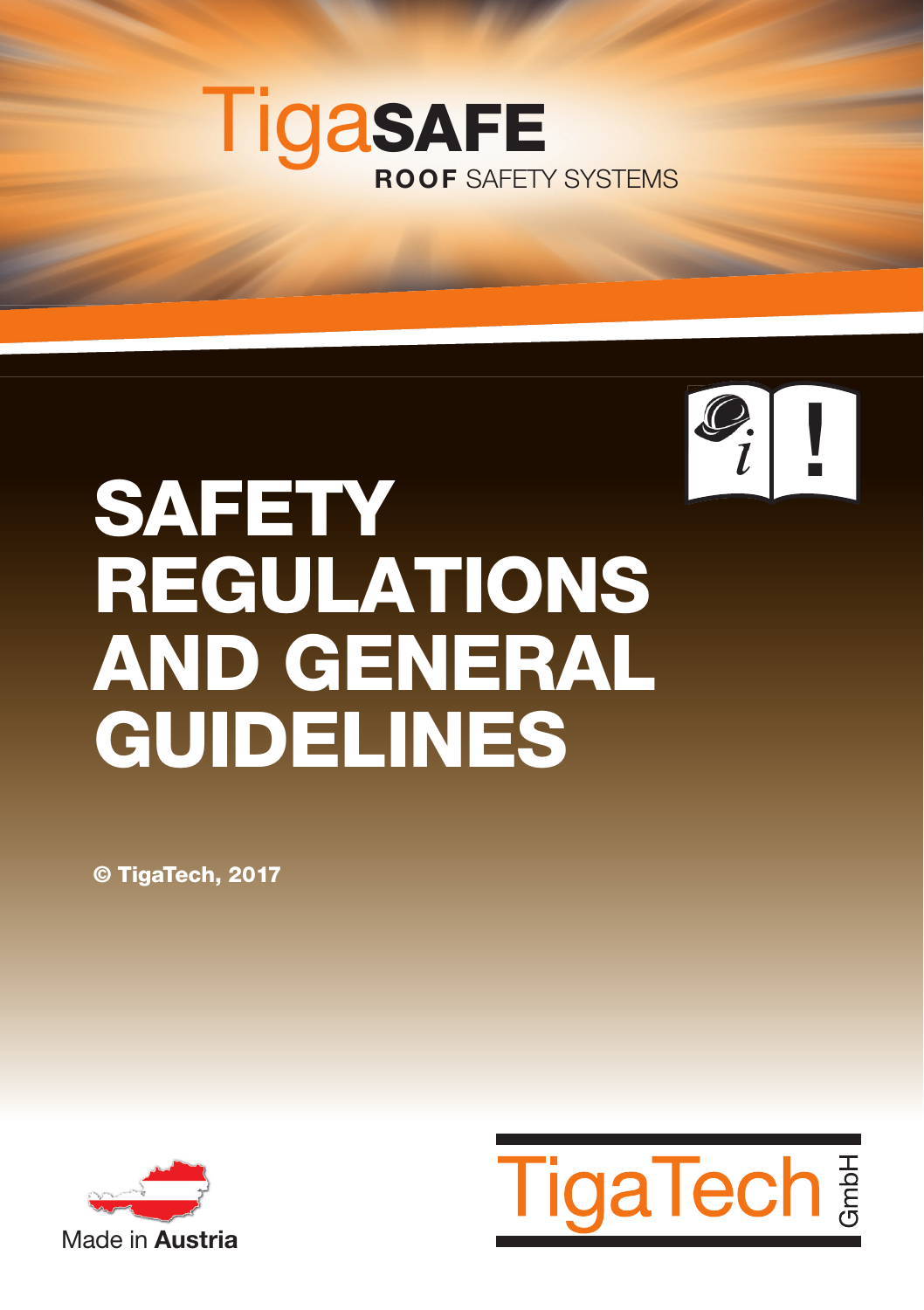

## Important

These safety regulations must be strictly followed and must be read carefully before installing the anchor points or rope system. If these safety regulations have not been understood while reading, the use of the anchor points and/or the rope system is not permitted!

The TigaSafe anchor devices and TigaSafe anchor systems may only be used with personal fall protection equipment and not with lifting equipment. Personal protective equipment may only be used within the specified operating conditions and for the intended purpose.

Structural modifications of and to anchor points, rope systems and accessories and the replacement or use of materials and parts other than those supplied by the manufacturer are not permitted without the express written consent of the manufacturer TigaTech GmbH.

These safety regulations have been prepared exclusively for English-speaking countries. If the products are sold in countries where other languages are used, the Distributor is responsible for ensuring that the safety regulations, assembly instructions and all other necessary documents are translated into the respective national language and supplied with the delivered products.

In principle, a safety plan must be in place for all possible emergencies.

It is essential to ensure that the necessary clearance is provided below the user, so that in the event of a fall no impact with the ground or other obstacle is possible. Furthermore, it is essential to ensure that the drop height is kept to a minimum.

The user must ensure that his rope connections are designed in such a way that no fall over the edge can occur or that in the event of a fall the fall path is less than the height of the building.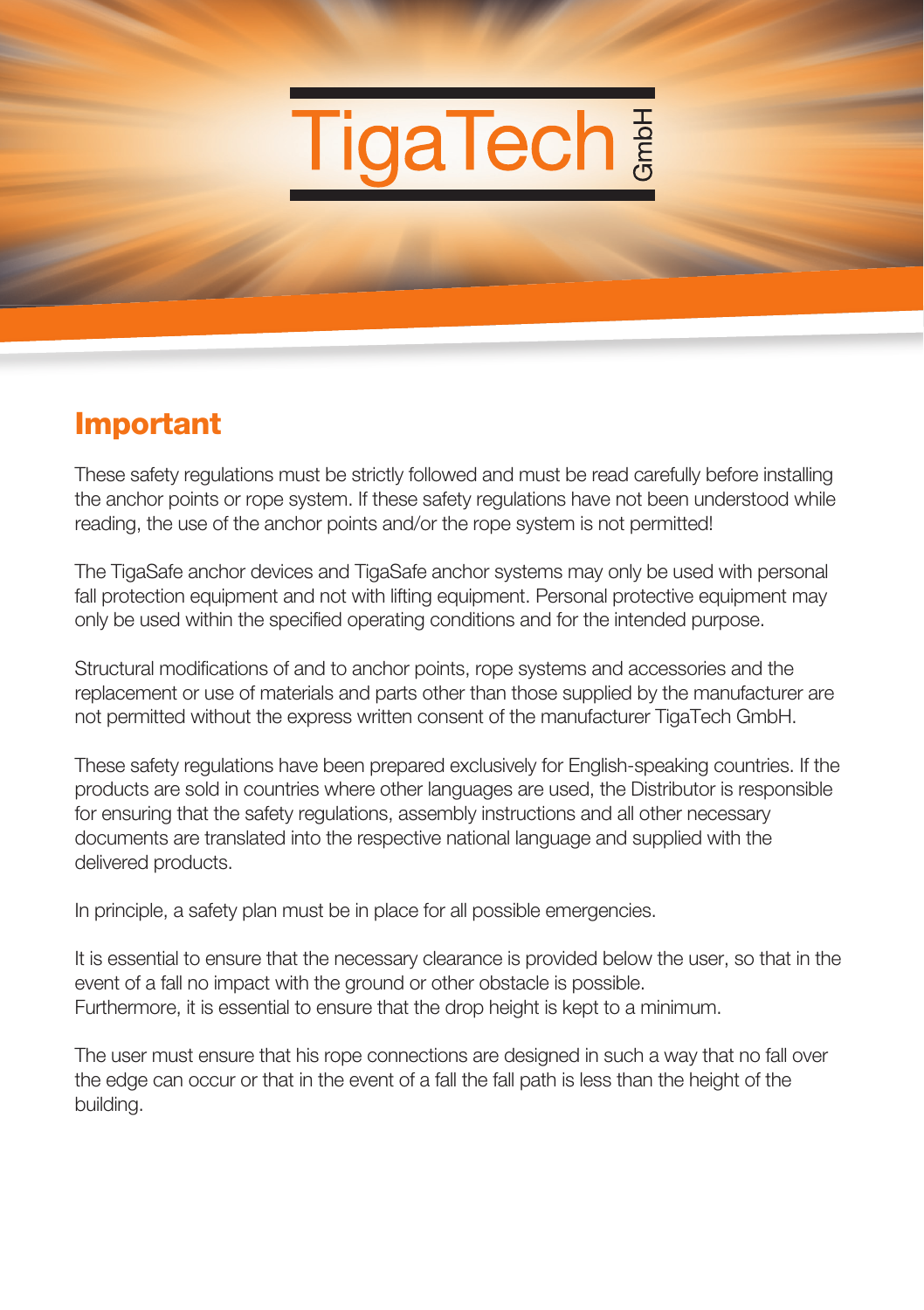# Safety regulations for assembly

When installing TigaSafe products, the guidelines in the installation instructions from TigaTech GmbH enclosed with the product must be followed. Installation may only be carried out by qualified persons or qualified companies.

In order to avoid dangerous situations, it must be ensured during planning and installation that the users are secured in accordance with the ASG.

The installation subfloor must be suitable for the respective rope systems and their load requirements and must be checked before installation. The suitability of the respective system for the subsurface as well as the respective requirements for the installation subsurface can be found in the installation instructions and must be available during installation as well as for each use. In case of doubts or lack of knowledge whether the mounting surface meets the load requirements, TigaSafe products must not be mounted or used and in case of doubt a structural engineer must be consulted.

The safety equipment must not impair the rain protection of roof coverings or the backwater protection of roof waterproofing. In the case of roofs with sub-roofs or vapour barriers, the fastening of the safety device must not impair the function of these layers.

The installation must be checked appropriately.

The safety equipment must be installed in such a way that regular testing of the anchorage device is possible.

After assembly, make sure that all markings and signs are clearly legible. If the marking of the anchorage device is no longer accessible after installation, an additional marking in the vicinity of the anchorage device, which can be reached at any time, is recommended.

It must be ensured that the attachment points are properly and tightly connected by means of a connecting collar (sealed).

Care must be taken to ensure that the anchor points and/or rope systems supplied are free from damage, in particular damage caused during transport.

Snow and ice loads can lead to deformation and damage of the anchor points. The systems must therefore be regularly cleared of snow and ice.

#### Documentation and notice board

After installation, copies of the installation documents must be handed over to the user. These documents shall be kept for the purpose of subsequent inspections of the anchorage devices in the building and shall at least include the following: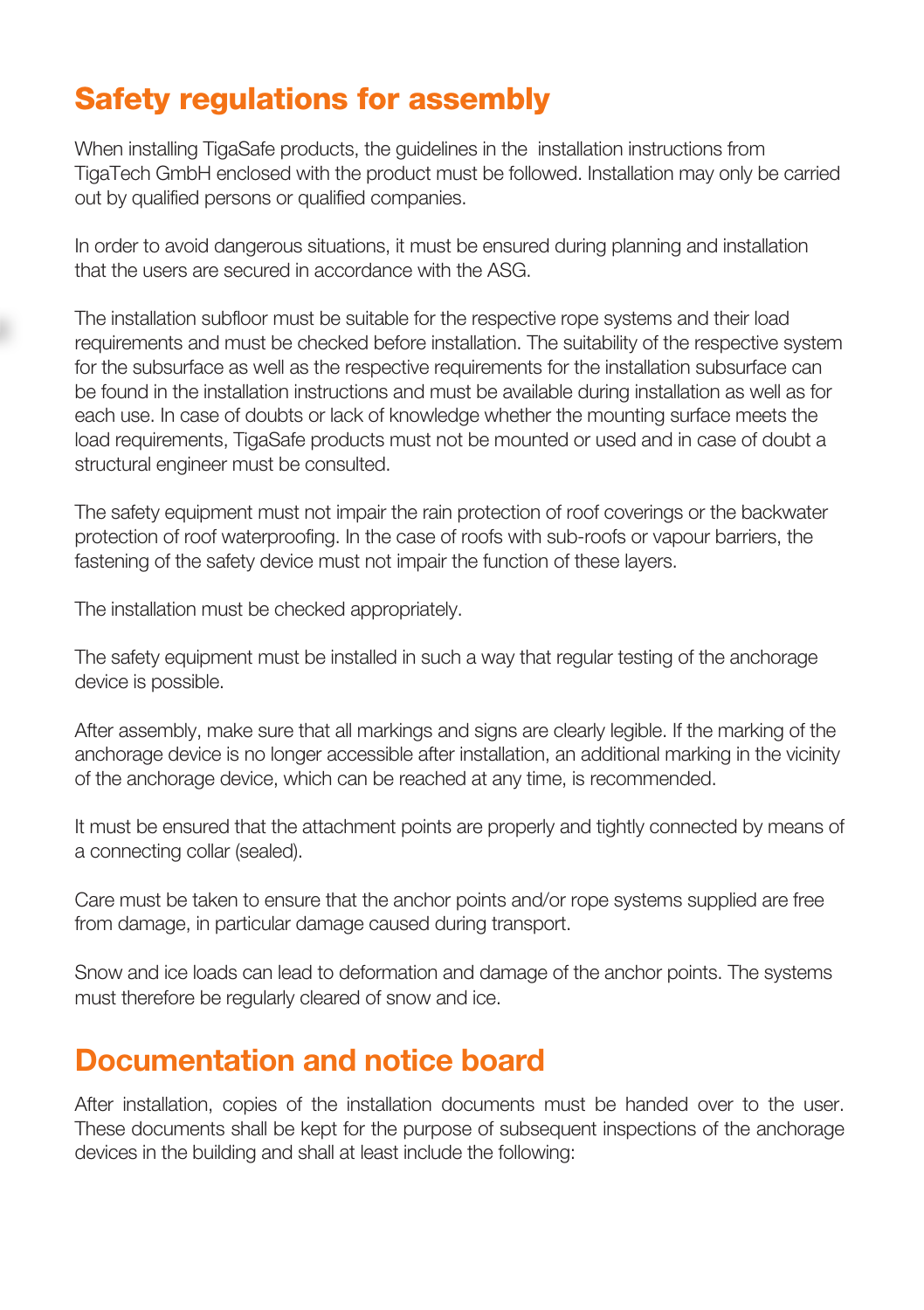- Address and place of installation
- Name and address of the installing company
- Name of the person responsible for installation
- Product identification (manufacturer of the anchorage device, type, model/article, standard)
- Fasteners (manufacturer, product, intended tensile and transverse forces)
- Schematic installation plan, e.g. of the roof and relevant user information, such as the position of the anchor points
- Maintenance information
- Year of manufacture, date of purchase
- Commissioning date/1. Use

This schematic plan should be placed in the building so that it is visible or available to everyone (e.g. at the entrance to the roof).

Declarations by the responsible installer should be signed by him and should contain at least information that the anchorage devices have been installed in accordance with the manufacturer's installation instructions, that they have been fitted in accordance with the plan, that they have been fastened to the specified subsurface as specified, that they have been commissioned in accordance with the manufacturer's instructions and that they have been delivered with photographic information, in particular if the attachments and the subsurface underneath are no longer visible after completion of the installation. It is recommended that, if more than one anchorage point is to be photographed for identification, the anchorage devices be marked with numbers and this numbering be included in the test report of the anchorage device and the schematic layout of the mounting surface.

The building operator is obliged to keep documentation on the safety equipment, which must comply with ÖNORM B 3417:2016. In addition, a placard must be permanently installed at a weather-protected location near access to the security equipment. This must contain at least an overview plan, operating instructions and the date of the last inspection.

## Commissioning and use

Instructions for use and a maintenance plan must be drawn up for each safety equipment. These instructions must be brought to the user's attention before work is commenced. The use of TigaSafe security systems is only allowed for trained and instructed personnel.

Before commissioning and before each use, the TigaSafe anchor points and/or rope systems as well as the mounting surface must be checked for obvious defects and whether the following criteria are met:

- free from corrosion (Caution: corrosion damage may occur if steel tools are used and grinding dust is generated on stainless steel parts)
- no loose connections and connecting pieces
- free from damages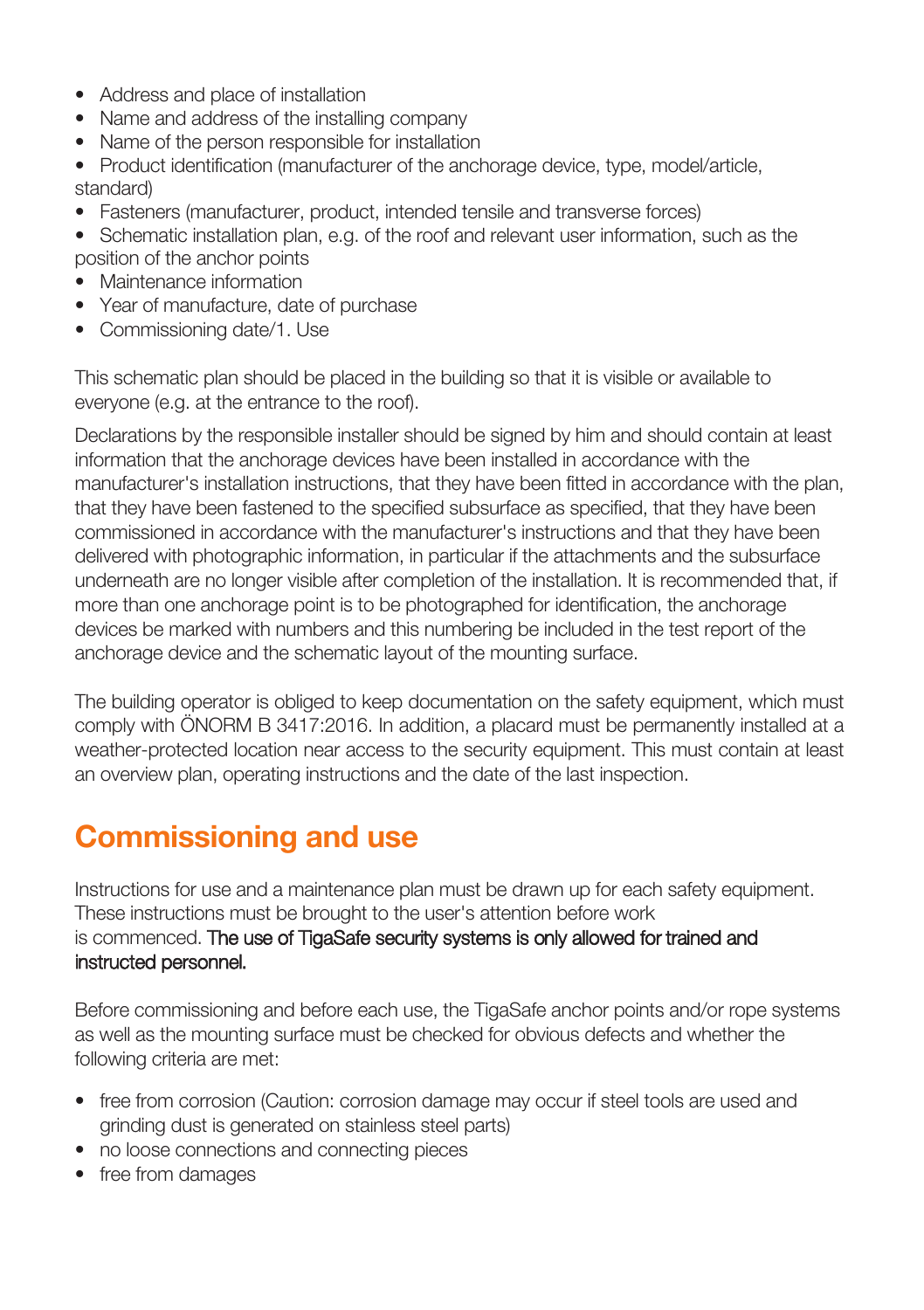- no bends and deformations
- no visual defects
- complete and correct labelling
- no cracks
- no wear
- firm connection to the mounting surface

If these conditions are not met or if there are other defects or doubts about the safety, the safety equipment must not be used and a specialist or the manufacturer must be contacted. In the event of any damage or strain caused by a fall, the entire safety equipment must be checked by an expert before further use. A fall and any stress on the safety equipment must therefore be reported to the building operator.

In the event of any ambiguities or uncertainties, a specialist or the manufacturer must be contacted.

# Annual inspection

A periodic inspection of the fall protection system is prescribed at intervals of one year in accordance with ÖNORM B 3417-2016.

The fall protection device and the mounting surface must be inspected at least once a year by a competent person and the time interval from the last inspection before use must not exceed one year. It is recommended to mark the anchorage devices with the date of the next or last inspection. The safety of the user depends on the effectiveness and durability of the equipment and the mounting surface. If the period from the last inspection is more than one year, the fall protection must not be used.

The regular inspections ( approvals ) may only be carried out by the manufacturer or by a competent person or body authorised by him. This test must be documented in writing and enclosed with the documentation on the safety equipment.

The following points are to be strictly listed during an annual inspection or processing:

- date of inspection or repair
- reason for processing (annual inspection or repair)
- determined damages
- performed repair
- further essential information
- name and signature of the qualified person
- date of the next periodic review

We recommend a regular inspection taking into account legal regulations, type of equipment, frequency of use and environmental conditions, with the interval between inspections not exceeding 12 months. The legibility of the product labelling must also be checked during the annual inspection.

The procedure according to ÖNORM B 3417-2016 Figure C.1 Annex C or EN 795:2012 -05 A2 is recommended for the testing of roof safety systems and anchorage devices by a competent person.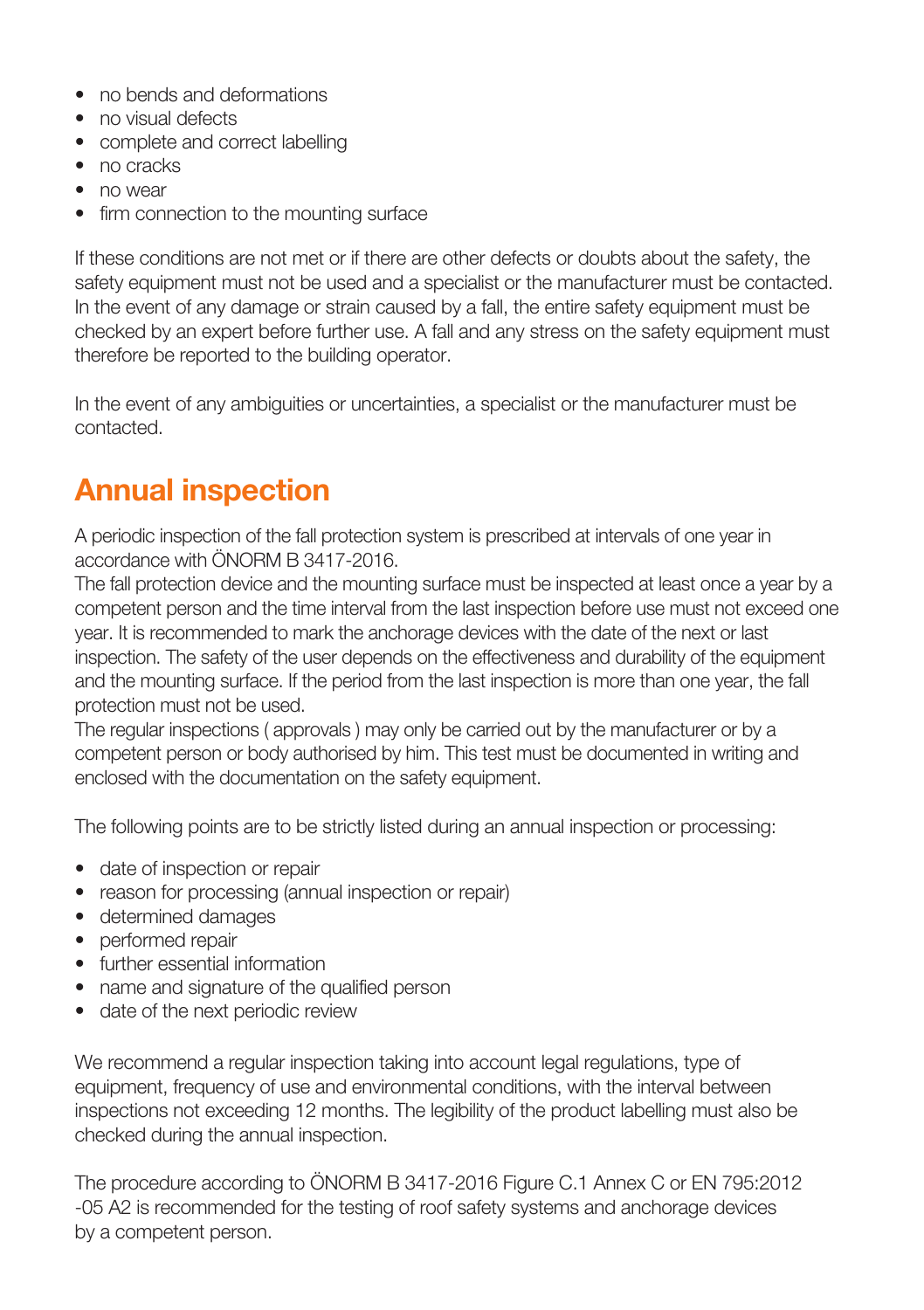## **Accessories**

All accessories must comply with the latest standards:

EN 795 Single anchor point mobile carrier EN 365 Protective equipment EN 361 Riser belts/vests EN 355 Fall arrester connecting means EN 353-2 Fall arrester + ropes, safety sets EN 1496 B Tripod - persons - rescue winch EN 360 Fall arrester EN 397 Safety helmet and the guidelines for the use of personal protective equipment against falls from a height "complying with DGUV regulation 112-198."

The instructions for use and assembly instructions for all accessories must be strictly followed. ATTENTION: TigaSafe is not liable for the use of other or third-party system accessories in combination with TigaSafe components. Compatibility and liability must be clarified with the respective manufacturers.

# Transport and storage

When transporting TigaSafe products, make sure that the individual products, in particular the external threads and screw connections, are not damaged.

The TigaSafe products must be transported and stored in their original packaging. Storage should be dry and weatherproof.

# General regulations

The TigaSafe safety system was developed exclusively for personal protection and is intended for the use, maintenance and repair of roofs. It must not be used for other loads, safety measures during construction work or for sports and leisure activities. **The use of TigaSafe** security systems is only allowed for trained and instructed personnel.

Information about the maximum number of people using the anchorage device at the same time is given in the respective installation instructions.

Personal protective equipment is not part of the roof safety system. Prior to use, personal protective equipment must be checked for proper condition and suitability for use with TigaSafe anchor points and/or rope systems. Additional requirements for the personal protective equipment to be used can be found in the documentation and in the placard and the suitability of the personal protective equipment must be ensured before use. A safety plan must be drawn up for all possible emergencies and contingencies.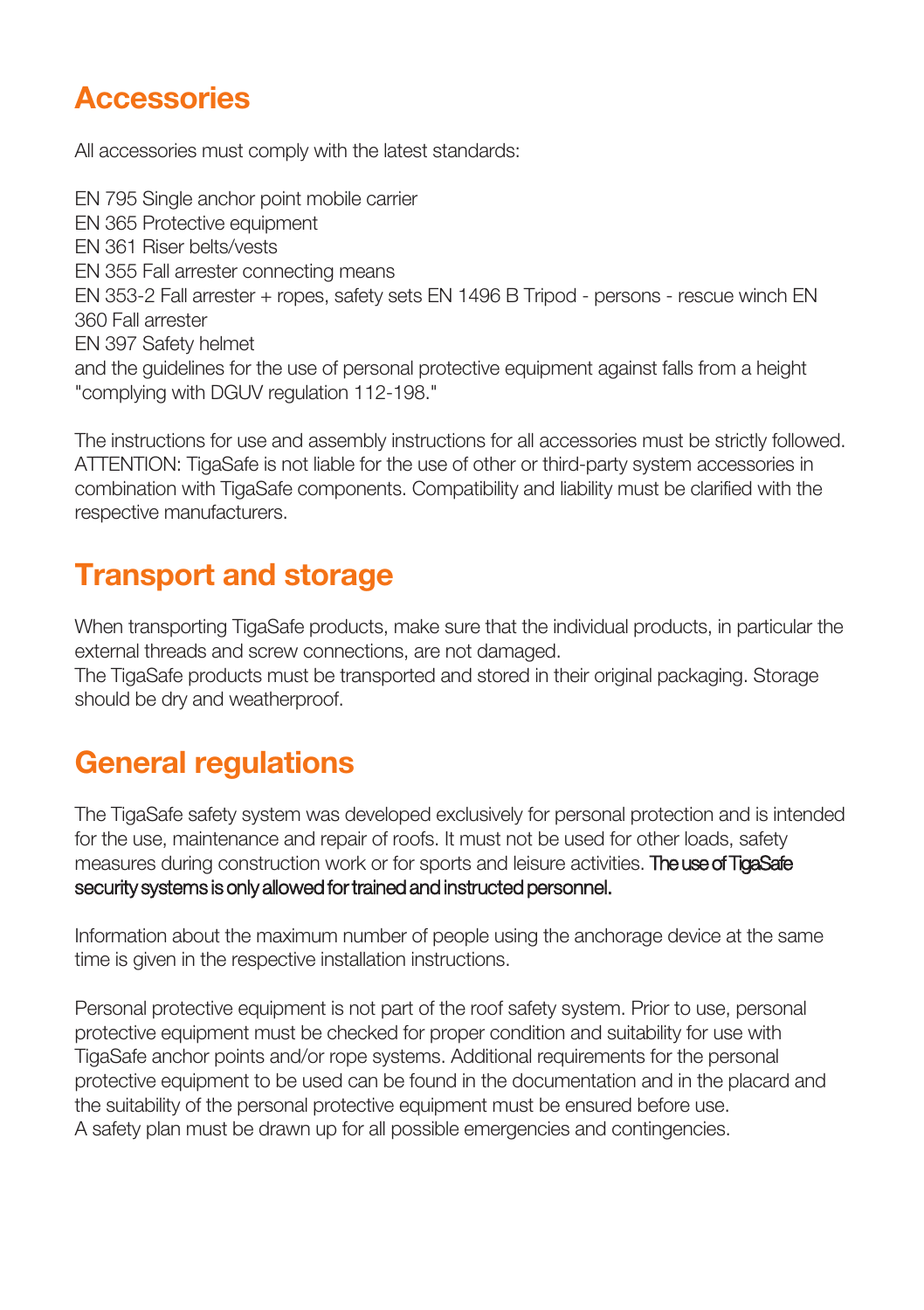

In principle, the brochure "Safety on the roof" must be followed for all work on roofs, especially when using TigaSafe safety systems. >> http://www.auva.at/portal27/portal/auvaportal/content/contentWindow? contentid=10007.672046&action=2&viewmode=content

It must be ensured that no other person can be harmed as a result of the roof work (e.g. tools falling from the roof or system components etc.) It must be ensured that if the anchorage device is used as part of a fall arrest system, the user must be equipped with means limiting the maximum dynamic forces acting on the user during a fall arrest operation to a maximum of 6 kN.

The maximum force(s) that can be applied in practice from the anchorage device to the structural equipment is/are 12 kN. The anchorage devices are designed for loading in all directions parallel to the structure.

The TigaSafe roof safety systems are suitable as restraint systems, fall arrest systems and rescue systems. In principle, only safety harnesses may be used in a fall arrest system. The displacement of the individual attachment points is a minimum of 300 mm and a maximum of 1000 mm, depending on the column height and the displacement of the individual columns. When using TigaSafe cable systems the cable displacement can be up to 4 m. It is therefore essential to ensure before each use that there is sufficient clearance below the user and that there is no risk of impact with the floor, protruding building edges or parts or other objects and obstacles below the working area. Note that the actual collection distance depends on the size of the user's body, the displacement of the harness on the body, the elongation of the rope and the displacement of the attachment points may vary and therefore there is a sufficient additional safety distance to be considered. You should therefore also take corresponding safety precautions.

Even an anchor point that has already been deformed by a fall can normally still be used to rescue a falling person.

If one or more users utilize the safety system, they must be brought to safety immediately. In the event of a fall, damaged parts of the existing safety system must be replaced. The entire system must be completely checked before being put into operation again.

The use of TigaSafe safety systems is only permitted if no health impairment is present. The use of the TigaSafe safety system is prohibited when taking medication, drugs, alcohol and other substances that influence consciousness and performance, as the safety of the user is impaired.

Warning! The combination of individual elements of the equipment may create hazards by compromising the safe functioning of any of the elements or components or the combined equipment.

Changes and additions to the TigaSafe roof safety systems may not be made without the prior written consent of the manufacturer and all repairs may only be carried out in accordance with the measures specified by the manufacturer.